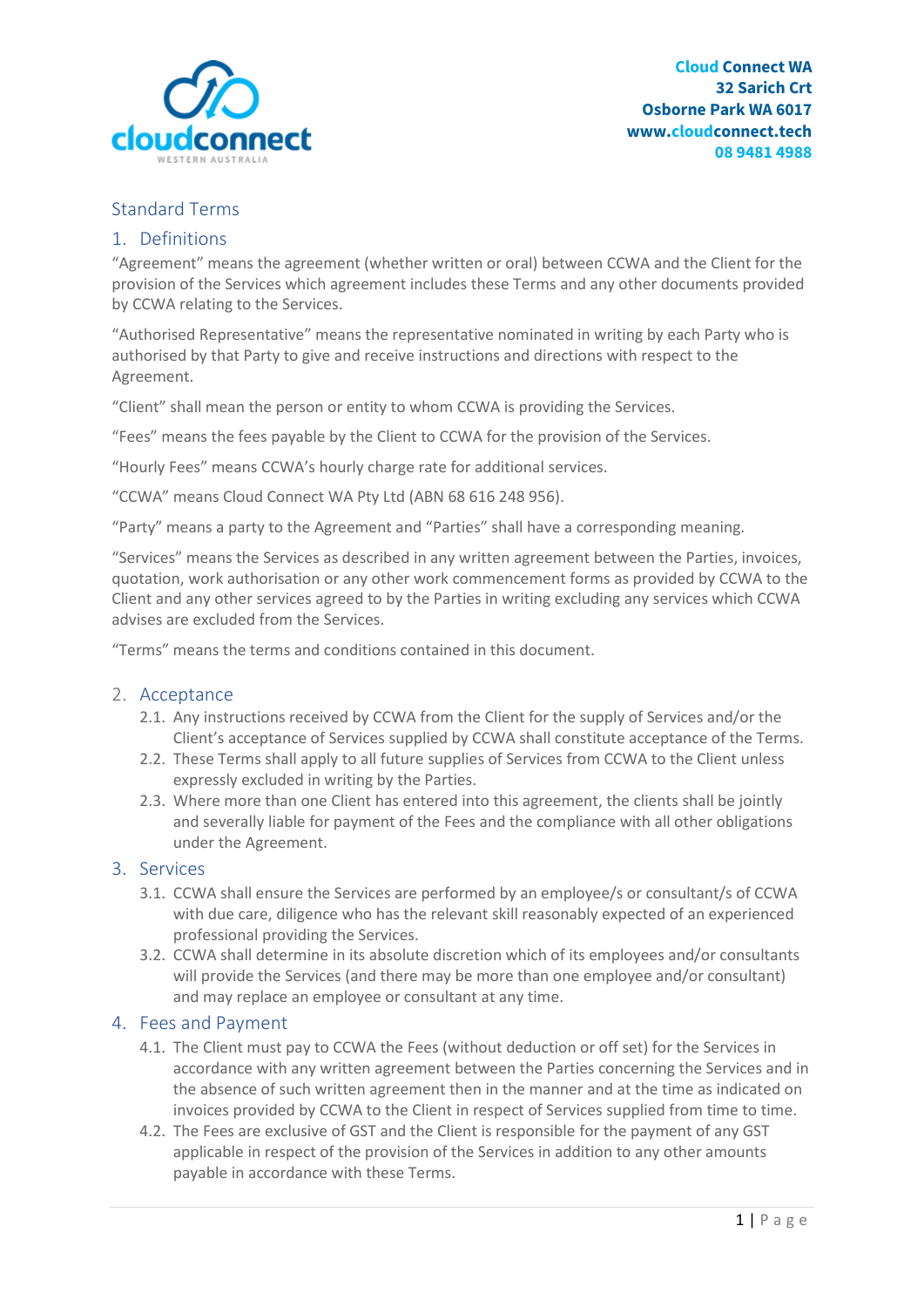

- 4.3. Ad hoc fees are as follows:
	- 4.3.1.\$200 per hour ex GST charged in 30 min increments (on-site)
	- 4.3.2.\$100 ex GST callout fee for Perth Metro callouts
	- 4.3.3.\$50 ex GST per 15 minute block for remote support (no callout fee)
	- 4.3.4.For regional site visits travel time is calculated and billed at the above hourly rate in both directions

## 5. Additional Services

- 5.1. The Client may request that CCWA performs additional services outside the scope of the Services. If this occurs the Client may request that CCWA communicate with the Client regarding the scope and estimated cost of these additional services.
- 5.2. If the Client does not request an estimate, CCWA may at its discretion provide its services to the Client on a time and materials basis at the Hourly Fees.
- 5.3. Agreements for additional services may necessitate that CCWA issue a new written agreement to reflect the obligations of both Parties.

# 6. Purchasing goods on Behalf of Client

- 6.1. Where CCWA is required to purchase products or equipment ("goods") on behalf of the Client in order to carry out the Services or where CCWA agrees to do so at the request of the Client, CCWA may, in its absolute discretion:
	- 6.1.1.require prior upfront payment for the goods from the Client or;
	- 6.1.2.invoice the Client for the goods, provided that the Client has approved any costs, prior to them being incurred by CCWA.
- 6.2. If CCWA invoices the Client for goods, then payment of the invoice must be made on the due date for payment nominated on the invoice.
- 6.3. Ownership and title to the goods purchased by CCWA on behalf of the Client shall remain with CCWA until they have been paid for in full.
- 6.4. The Client must not sell, lease, licence or otherwise encumber the goods until title passes to the Client.
- 6.5. Without limiting any other right of the CCWA, if the Client fails to pay for the goods when payment is due CCWA may repossess the goods (without liability) and the Client permits CCWA to enter its premises for this purpose.
- 6.6. Risk in any equipment passes to the client upon delivery.

# 7. Personal Property Securities Act 2009 ("PPSA")

- 7.1. The Client accepts, acknowledges and agrees that:
	- 7.1.1.terms used in this clause 7 shall have the same meaning as in the PPSA unless otherwise specifically defined herein.
	- 7.1.2.pursuant to the retention of title rights in clauses 6.3 and 12, the Client grants a security interest in all products and equipment supplied by CCWA to the Client on credit, including any commingled goods and any goods belonging to CCWA used in the provision of the Services ("Goods");
	- 7.1.3.CCWA can, without notice to the Client, seek registration of its security interest on the Personal Property Securities Register (PPSR).
- 7.2. The Client will:
	- 7.2.1.sign any further documents and/or provide any further information (which information the Client warrants to be complete, accurate and up-to-date in all respects) which CCWA may reasonably require to enable perfection of its security interest or registration of a Financing Statement or Financing Change Statement on the PPSR;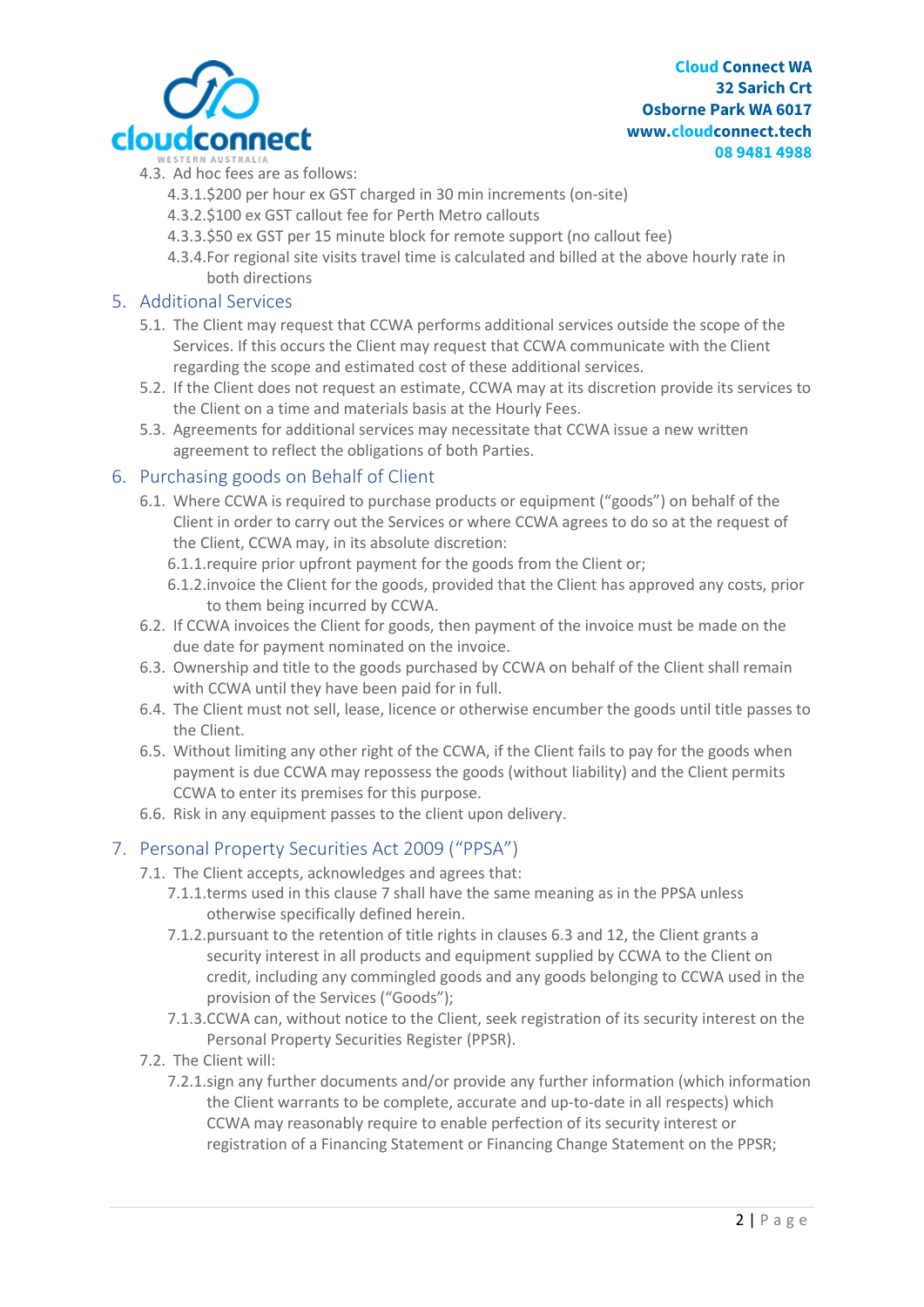

- 7.2.2.not register a Financing Change Statement or make a demand to alter the Financing Statement pursuant to section 178 of the PPSA in respect of the Goods, including any Services, without the prior written consent of CCWA;
- 7.2.3.give CCWA not less than 5 days written notice of any proposed change in its name and/or any other changes in its details (including but not limited to, changes in address, facsimile number, email address, trading name or business practice);
- 7.2.4.procure from any persons considered by CCWA to be relevant to its security position, such agreement and waivers as CCWA may at any time reasonably require;
- 7.3. To the extent permitted by the PPSA the Client waives its rights to:
	- 7.3.1.receive a notice under any of subsections 95(1), 121(4), 129(2) and 130(1) and sections 135 and 157 of the PPSA;
	- 7.3.2.receive a statement that includes the information referred to in paragraph 132 (3)(d) of the PPSA ;
	- 7.3.3.receive a statement under subsection 132(4) of the PPSA;
	- 7.3.4.redeem Goods after default under section 142 of the PPSA unless CCWA agrees in writing to such redemption;
	- 7.3.5.reinstate the Security Agreement under section 143 of the PPSA ; and
	- 7.3.6.give a Notice of Objection under section 137 of the PPSA.

# 8. Warranties and Liabilities

- 8.1. To the maximum extent permitted by law CCWA will not be liable for any special, indirect or consequential damages, loss of profit, goodwill, bargain, revenue or loss of anticipated saving or loss, or corruption of data suffered by the Client arising under, pursuant to or as a result of the provision of the Services and in any event the maximum damages available to the Client shall be limited to the Fees paid by the Client.
- 8.2. Any claims for loss suffered by the Client will be automatically reduced to the extent that the Client's (including its employees, agents, or consultants) negligence (whether direct or indirect) contributed to the loss.
- 8.3. Unless expressly provided in the Agreement, CCWA excludes all warranties relating to the Services which would otherwise be implied.
- 8.4. Where legislation implies any condition or warranty relating to the Services, and that legislation avoids or prohibits provisions in a contract excluding or modifying the application of or exercise of or liability under such condition or warranty, the condition or warranty shall be deemed to be included provided that the liability of CCWA for breach of any such condition or warranty shall be limited, at the option of CCWA, to one or more of the following:

8.4.1.'the supplying of the Services again; or

8.4.2.the payment of the cost of having the Services supplied again.

# 9. Indemnity

- 9.1. The Client shall indemnify CCWA against:
	- 9.1.1.any claim against CCWA arising out of or based on the death or bodily injury of any person or loss, destruction or damage of any personal property caused by the conduct of the Client, its employees or agents;
	- 9.1.2.any claim against CCWA arising out of or based on any claim or action or allegation that CCWA has caused third party losses while acting within CCWA's authority under any direction of the Client pursuant to the Agreement; and
	- 9.1.3.all loss (including legal fees and disbursements) incurred by CCWA as a result of a breach of the terms of the Agreement by the Client, its employees or agents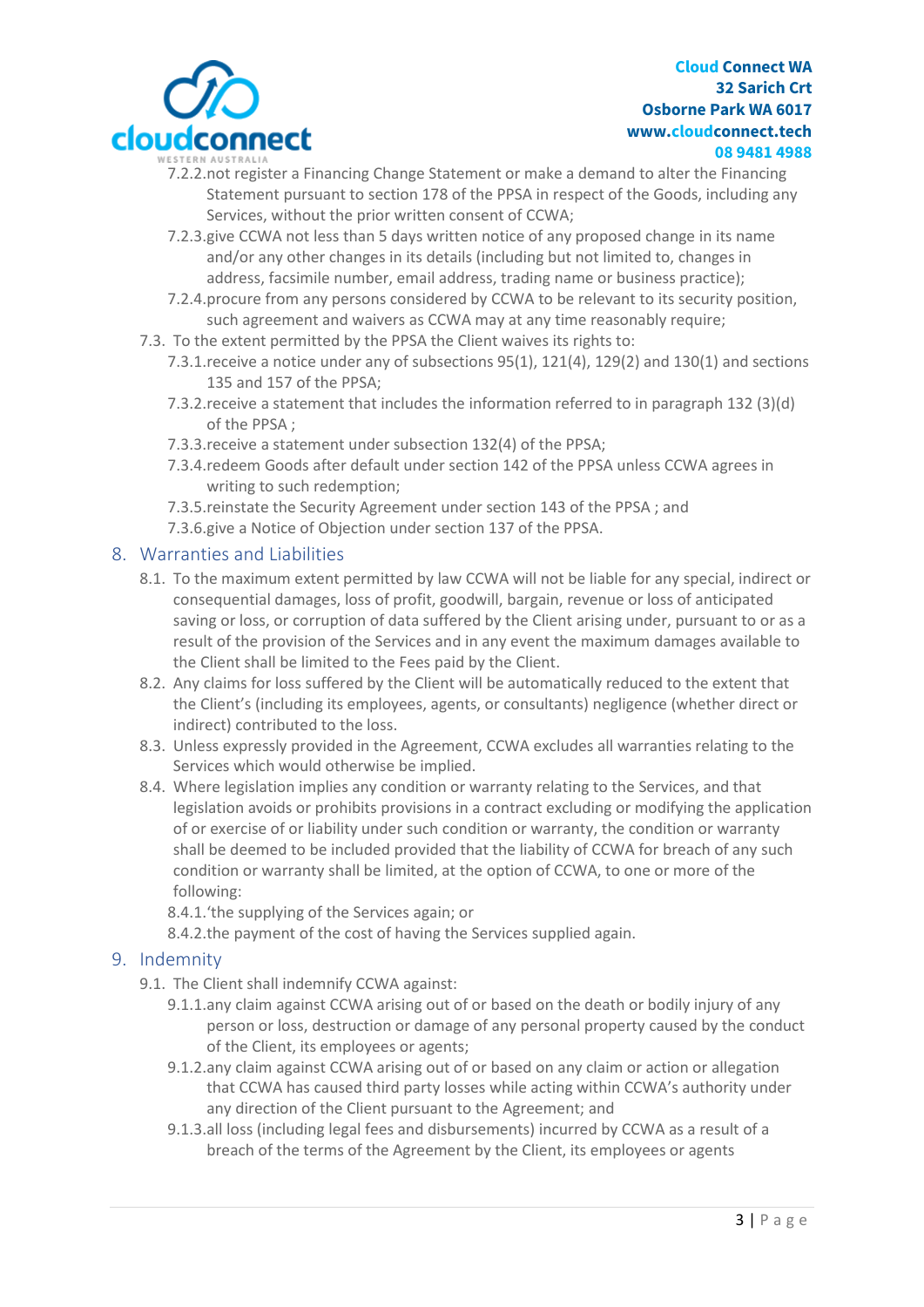

# 10.Default and Consequences of Default

- 10.1. Interest on overdue invoices shall accrue from the date when payment becomes due daily until the date of payment at a rate of 2% compounding per calendar month and shall accrue at such a rate after as well as before any judgement.
- 10.2. If the Client defaults in payment of any invoice when due, the Client shall indemnify CCWA from and against all CCWA's costs and disbursements including on a solicitor and own client basis and in addition all of CCWA's nominees costs of collection.
- 10.3. Without prejudice to any other remedies under the Agreement if at any time the Client is in breach of any obligation (including those relating to payment), CCWA may suspend or terminate the supply of Services to the Client and any of its other obligations under the Agreement and CCWA will not be liable to the Client for any loss or damage the Client suffers because CCWA has exercised its rights under this clause.
- 10.4. If any account remains unpaid at the end of the second month after supply of the Services an immediate amount of the greater of \$20.00 or 10% of the amount overdue shall be levied for administration fees which sum shall become immediately due and payable in addition to the interest payable under clause 10.1 of this Agreement.
- 10.5. In the event that any money payable to CCWA becomes overdue, or in CCWA's opinion the Client will be unable to meet its payments as they fall due then without prejudice to CCWA's other remedies at law, then:
	- 10.5.1. CCWA shall be entitled to terminate the Agreement and cancel all or any part of any order of the Client for Services which remain unperformed in addition to and without prejudice to any other remedies; and
	- 10.5.2. all amounts owing to CCWA shall, whether or not due for payment, immediately become payable.
- 10.6. In the event that:
	- 10.6.1. in a party's opinion the other party requires it to act in an unethical or unlawful manner; or
	- 10.6.2. a party forms the opinion that mutual confidence and trust do not exist between CCWA and the Client,

then without prejudice to that party's other remedies at law:

- 10.6.3. that party shall be entitled to terminate the Agreement and cancel all or any part of any order of the Client for Services which remain unperformed in addition to and without prejudice to any other remedies; and
- 10.6.4. all amounts owing to CCWA shall, whether or not due for payment, immediately become payable.

10.7. In the event that:

- 10.7.1. a party breaches a warranty or other material provision of this Agreement including (without limitation) a breach of the obligations relating to safety; or
- 10.7.2. a party fails to rectify a non-material breach capable of remedy within 7 days of receipt of written notice from the non-breaching party requiring the Client to do so.
- 10.7.3. a party becomes insolvent or (where an individual becomes bankrupt), convenes a meeting with its creditors or proposes or enters into an arrangement with creditors, or makes an assignment for the benefit of its creditors; or
- 10.7.4. a receiver, manager, liquidator (provisional or otherwise) or similar person is appointed in respect of a party or any asset of a party,

then without prejudice to the other party's remedies at law: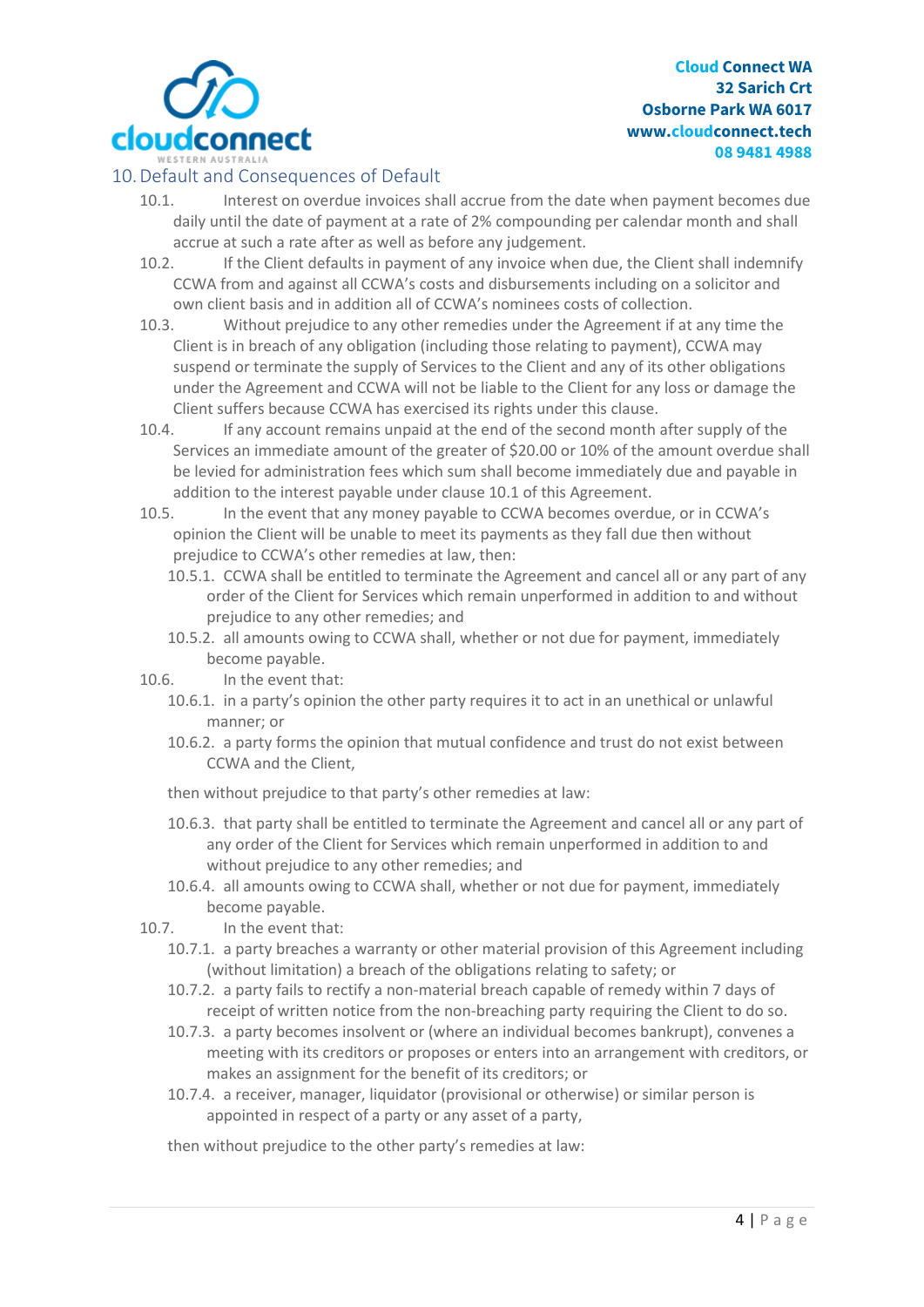

- 10.7.5. the other party shall be entitled to terminate the Agreement and cancel all or any part of any order of the Client for Services which remain unperformed in addition to and without prejudice to any other remedies; and
- 10.7.6. all amounts owing to CCWA shall, whether or not due for payment, immediately become payable.
- 10.8. These rights are in addition to any other rights of termination in this Agreement or at law.

## 11.Retention of Title

11.1. Any property brought on to the Client's premises by CCWA in the provision of the Services belonging to CCWA shall remain the property of CCWA and the Client must not sell, pledge, lease or otherwise encumber CCWA's property at any time and must ensure that it is kept at all times safe and secure from damage and theft.

### 12. Safety

- 12.1. In respect of those Services required to be carried out at the Client's premises the Client must ensure that it provides a safe environment for CCWA's employee carrying out the Services which comply with all applicable laws relating to occupational health and safety.
- 12.2. If, in the opinion of CCWA, the Client or its employees fail to comply with any safety requirements CCWA may suspend the Services (with no liability to CCWA) until such time that the safety requirements are complied with.

## 13.Non – employment of CCWA staff:

- 13.1. During the period that CCWA provides Services to the Client and up to 12 months thereafter, the Client shall not directly or indirectly through any associated company employ or enter into any agreement with, for the provision of services, either as a consultant or independent contractor, or offer any position or employment to, any CCWA employee, whether permanent or contracted.
- 13.2. The Client acknowledges that any breach of this provision will result in substantial damage to CCWA, and the Client agrees that in the event of breach of this provision the Client will pay to CCWA by way of liquidated damages, and not as a penalty, a sum of \$30,000 per CCWA employee the Client has offered a position or employment to.

# 14.Confidentiality

- 14.1. Each Party agrees to take reasonable measures to ensure any confidential information of the other Party that comes into its possession during the term of the Agreement shall not be disclosed to any third party and must not be used except as required in order for it to carry out its obligations in respect of the Agreement except with the prior written consent of the other Party.
- 14.2. The obligations contained in this clause 14 shall survive the term or termination of this Agreement and shall be enforceable at any time at law or in in equity.

### 15. Intellectual Property

- 15.1. CCWA retains all rights over the use or reproduction of any intellectual property developed by it from the provision of the Services.
- 15.2. CCWA retains all rights over all code used in client projects. This may include code CCWA developed prior to this Agreement, and any new code that is written during this Agreement. CCWA may utilise any code component in other projects at its discretion.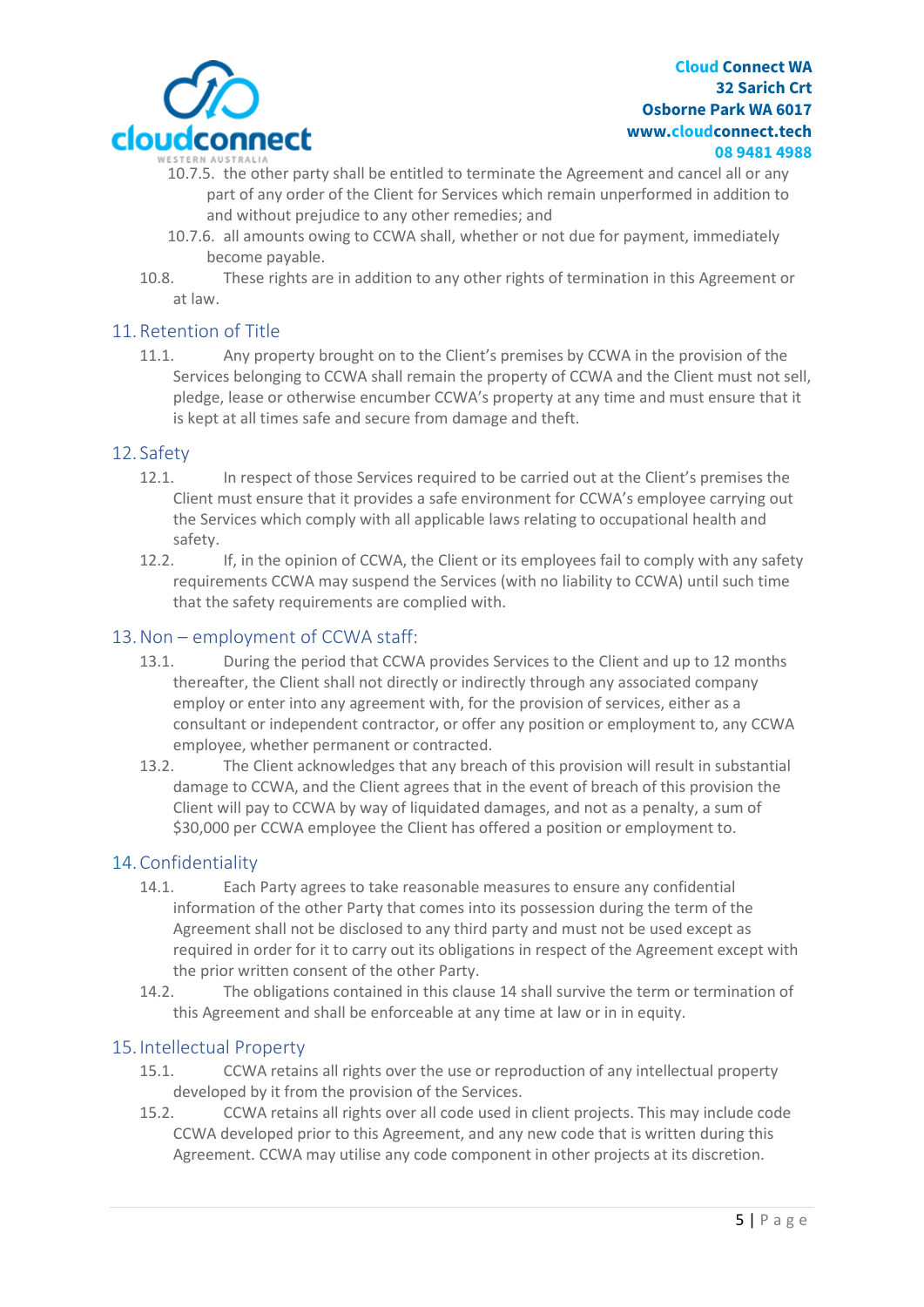

- 15.3. Except for the ongoing, personal and non-transferable right to use the deliverables resulting from this Agreement, the Client shall not obtain or be granted any intellectual property rights to any deliverable or material supplied by CCWA.
- 15.4. The Client shall not take any action by way of copying, disseminating, transmitting, accessing, or use of any system that may infringe or may be inconsistent with the intellectual property rights of CCWA or its licensors.
- 15.5. For the purpose of this clause, intellectual property rights means without limitation, copyright, patent rights, design rights or trade secrets in connection with the deliverables and their source code, or any source code, scripts or interfaces supplied by CCWA and any methodologies or process involved in the performance of the services or any deliverable or materials (including training materials) provided by CCWA.
- 15.6. The Client is not permitted to sell or otherwise distribute the applications CCWA develops for the Client nor individual components without written authorisation from an Authorised Representative of CCWA.
- 15.7. The Client accepts the risks of using a custom invoice template. If ConnectWise change something and the template breaks, then you may need our help to get it back up and running. This will be charged at our hourly rate.

## 16.Marketing

16.1. CCWA may refer to the Customer's trade name, trademark and any other identifying logo and briefly describe the Customer's business in CCWA's marketing materials (including its online presence) and in its statutory reports.

## 17.Privacy Act 1988

- 17.1. If the Client provides CCWA with personal information collected from other individuals, the Client warrants to CCWA that that information is correct, has been collected in accordance with the applicable privacy legislation and that CCWA is authorised to receive that information from the Client and to use it for the purposes of providing the Services.
- 17.2. In the course of acting for the Client, CCWA may disclose to the Client personal information about other individuals in which case the Client agrees that it will use, disclose, handle, store and transfer that information only in accordance with the Privacy Act 1988 (Cth). The Client also agrees that it will comply with CCWA's requirements in relation to the protection of personal information.
- 17.3. The Client agrees for CCWA to obtain from a credit reporting agency a credit report containing personal credit information about the Client in relation to credit provided by CCWA.
- 17.4. CCWA may give information about the Client to a credit reporting agency for the following purposes:
	- 17.4.1. to obtain consumer credit report about the Client; and/or
	- 17.4.2. allow the credit reporting agency to create or maintain a credit information file containing information about the Client.

### 18.Disputes

- 18.1. Where a dispute, controversy or claim relating to or in connection with this Agreement arises the Parties agree to comply with the following procedure before commencing any legal proceedings:
	- 18.1.1. The disputing Party will issue a notice to the other Party outlining the Dispute ("Dispute Notice").
	- 18.1.2. Authorised Representatives nominated by each Party will meet within 10 business days of issue of the Dispute Notice.